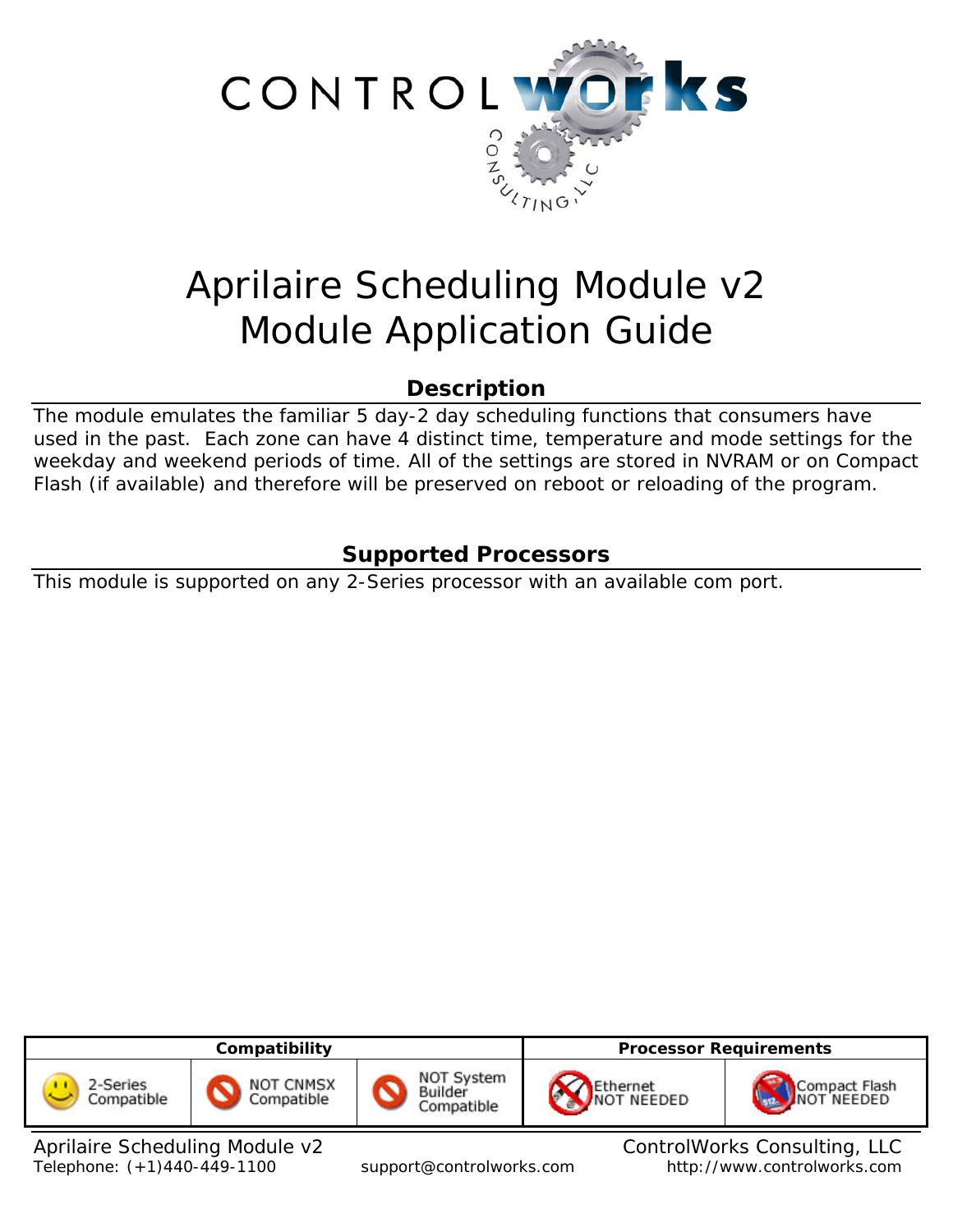# **Module Application**

This module can be used to schedule an Aprilaire 8870 thermostat or an older Enerzone StatNet model.

Typically the processors com port is connected to an Aprilaire 8811 protocol adapter. This adapter converts RS-485 to RS-232 for use on the Crestron com port. We have successfully used a Crestron com port in RS-422 mode connected directly to the thermostat network as well. Aprilaire does not recommend this application. If using this approach be sure to follow the non-standard pin-out wiring needed on the Crestron end of your cable.

You will need an instance of this module for each thermostat that you wish to schedule. The example program demonstrates how to interlock the logic for setting only one zone at a time. For control and feedback of the thermostat functions (modes, fan, etc.) you will need to use the thermostat emulation module in the Crestron database.

There are a total of 8 timed events that can be used for each zone. There is a 9th event which is not schedule based which is used for the away mode. You must select each of these events and set a corresponding time and temperature that you wish to use for each event. If you don't wish to use an event then select that event and then press "remove event". The "away" event is something that is typically used when the user wants to leave the house for a period of time and have the stats go to a specified time and have the schedule not run. Typically programmers tie all the away inputs to a stepper or button presser so each stat in the system goes into hold. Pulsing the Run\_Program input will take the module out of away and will run the next stored event when that event time comes up next.

You can use Toolbox to change the time to test the module with your stats. The current day and time is show on the panel.

## **Important notes about NVRAM and Compact Flash**

You will note that the module has two parameters at the bottom. If either of these parameters is incorrect then the module will not function.

## **NVRAM usage**

If you would like to use NVRAM then the parameter labeled File Location needs to look like this \\NVRAM\\. Then in Toolbox you need to connect to the processor with a text console and initialize the ramdisk. This can be done by typing NVRAMDISK 64K or NVRAMDISK 128K. This will set aside a portion of the memory space for NVRAM that will be used to save all of the zone settings.

### **Compact Flash usage**

If you would like to store the zone settings on a CF card then the parameter labeled File Location\_ needs to look like this \\CF0\\. Obviously you need to make sure that you have a CF card inserted in the processor. Crestron recommends the use of Sandisk brand media.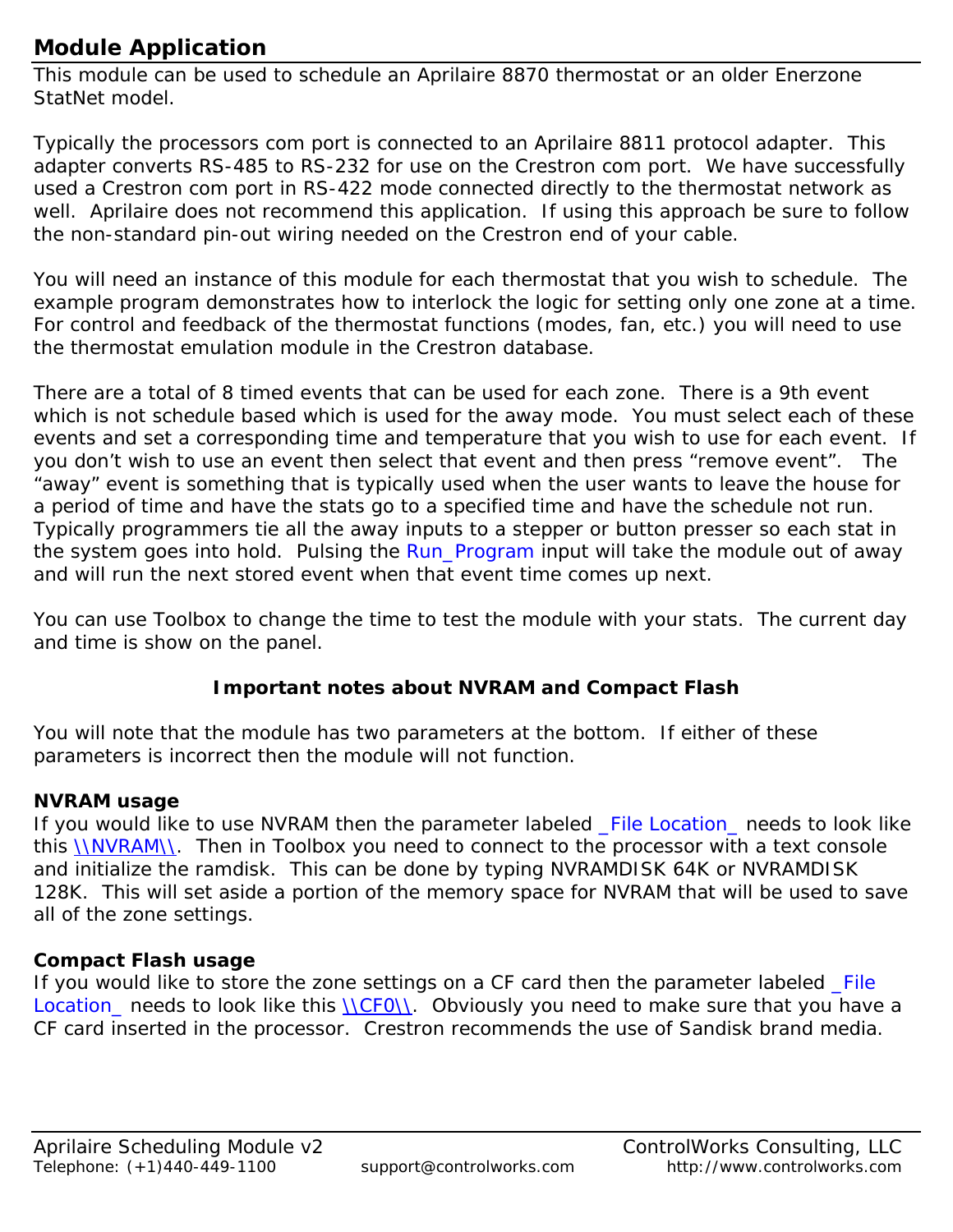# **Signal and Parameter Descriptions**

Bracketed signals such as "[signal\_name]" are optional signals

#### **DIGITAL INPUTS**

| setting |
|---------|
|         |
|         |
|         |
|         |
| editing |
|         |
|         |
|         |
|         |
|         |
|         |
|         |
|         |
|         |
|         |
|         |
|         |
|         |
|         |

#### **ANALOG INPUTS**

This module does not utilize any analog inputs

#### **SERIAL INPUTS**

This module does not utilize any serial inputs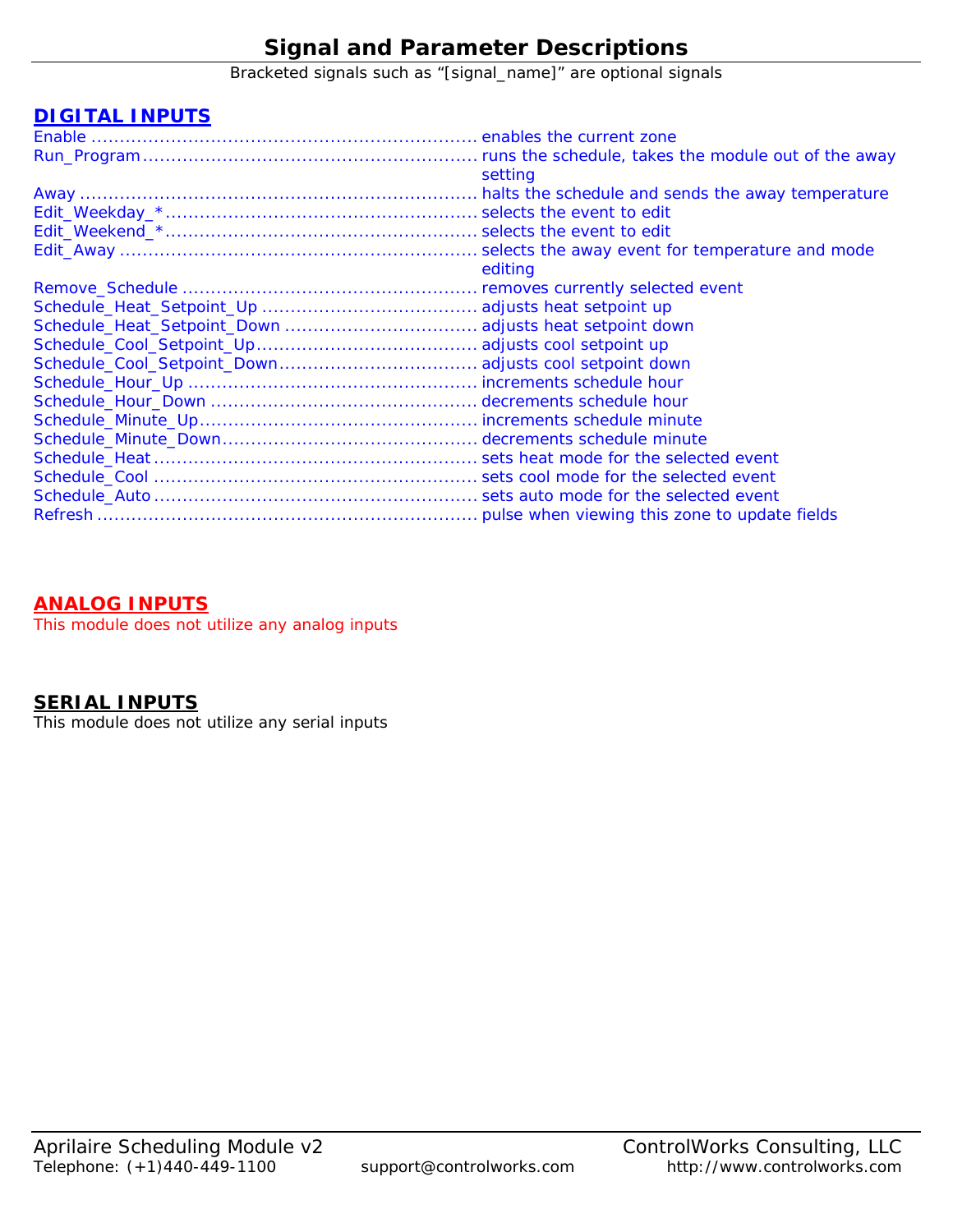## **DIGITAL OUTPUTS**

## **ANALOG OUTPUTS**

#### **SERIAL OUTPUTS**

| "module_tx" input |
|-------------------|

#### **PARAMETERS**

| number here. So if you have 4 zones you should use |
|----------------------------------------------------|
| 1d, 2d, 3d and 4d as examples.                     |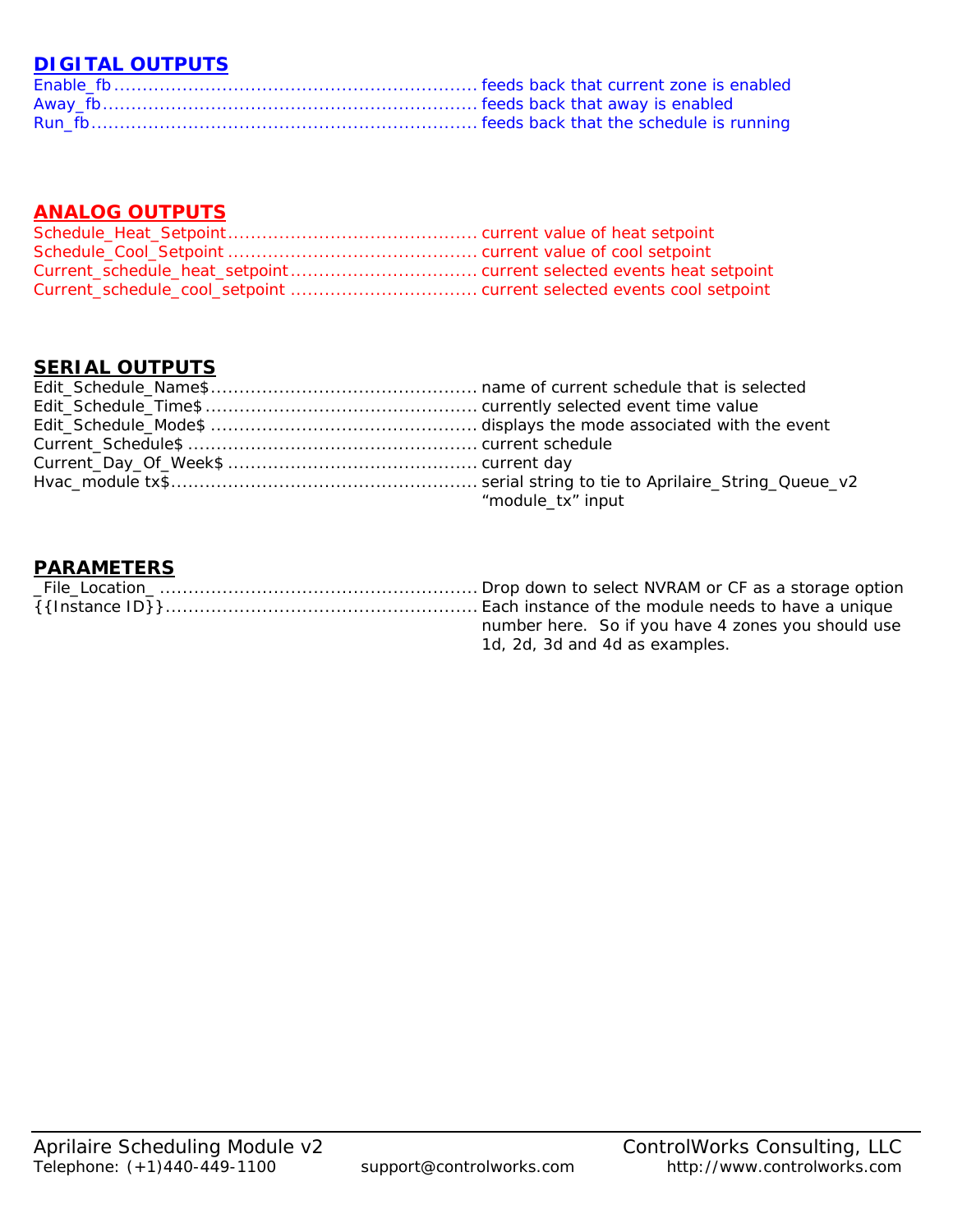This module is supported by ControlWorks Consulting, LLC. Should you need support for this module please email support@controlworks.com or call us at 440-449-1100. ControlWorks normal office hours are 9 AM to 5 PM Eastern, Monday through Friday, excluding holidays.

Before calling for support, please ensure that you have loaded and tested operation using the included demonstration program and touchpanel(s) to ensure that you understand the correct operation of the module. It may be difficult for ControlWorks to provide support until the demonstration program is loaded.

Updates, when available, are automatically distributed via Email notification to the address entered when the module was purchased. In addition, updates may be obtained using your username and password at<http://www.controlworks.com/customerlogin.aspx>

## **Distribution Package Contents**

The distribution package for this module should include:

| ControlWorks_Aprilaire_Scheduler_v2.umc Crestron User Module                   |  |
|--------------------------------------------------------------------------------|--|
|                                                                                |  |
|                                                                                |  |
|                                                                                |  |
|                                                                                |  |
|                                                                                |  |
| Aprilaire_Scheduler_Demo_XPanel_v2.vtp Demo touchpanel file for 800x600 Xpanel |  |
| Aprilaire_Scheduler_Test_Program_v2.smw Demo program for PRO2 processor        |  |
|                                                                                |  |
| Aprilaire_String_Queue_v2_help.pdf Help file for the queue module              |  |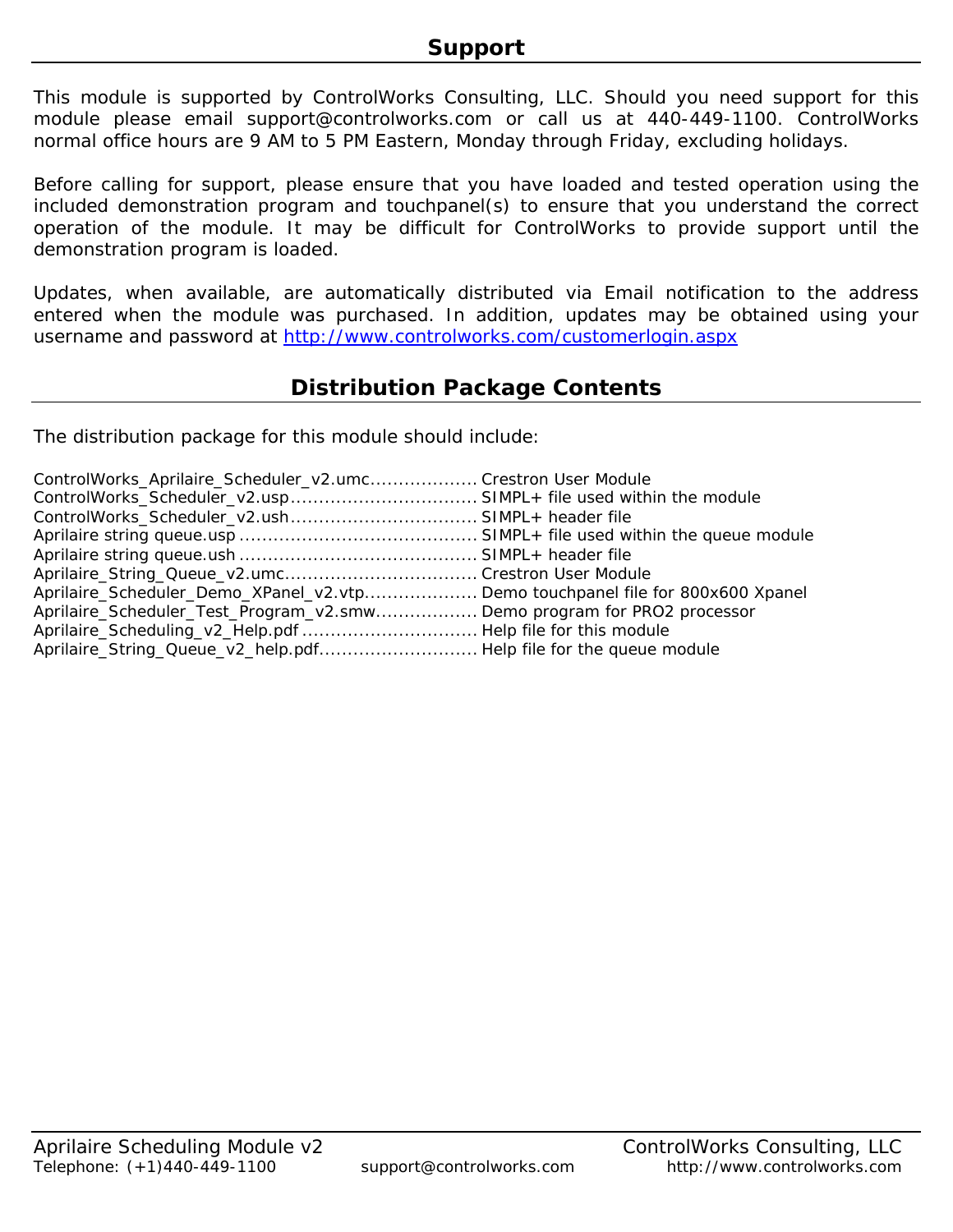## **Revision History**

## V2 [bob@controlworks.com](mailto:bob@controlworks.com) 2010.04.06

-Fixed issue where values were not being recalled from CF properly on larger programs

- -Removed clock set functions from each module
- -Added mode functions to the scheduling functions

#### V1 [bob@controlworks.com](mailto:bob@controlworks.com) 2005.09.08

-Initial release

## **Development Environment**

This module version was developed on the following hardware and software. Different versions of hardware or software may or may not operate properly. If you have questions, please contact us.

| <b>Aprilaire</b>                   | <b>Firmware Version</b> |
|------------------------------------|-------------------------|
| Aprilaire 8870 thermostat          | V1.3                    |
|                                    |                         |
|                                    |                         |
|                                    |                         |
|                                    |                         |
| <b>Crestron Hardware</b>           | <b>Firmware Version</b> |
| <b>Crestron PRO2 Processor</b>     | 4.001.1012              |
|                                    |                         |
| <b>Software</b>                    | <b>Software Version</b> |
| <b>Crestron SIMPL Windows</b>      | 2.11.27                 |
| <b>Crestron Vision Tools Pro-e</b> | 4.0.11                  |
| <b>Crestron Database</b>           | 21.01.014.00            |
| Crestron Symbol Library            | 644                     |
| <b>Crestron Device Library</b>     | 644                     |
|                                    |                         |